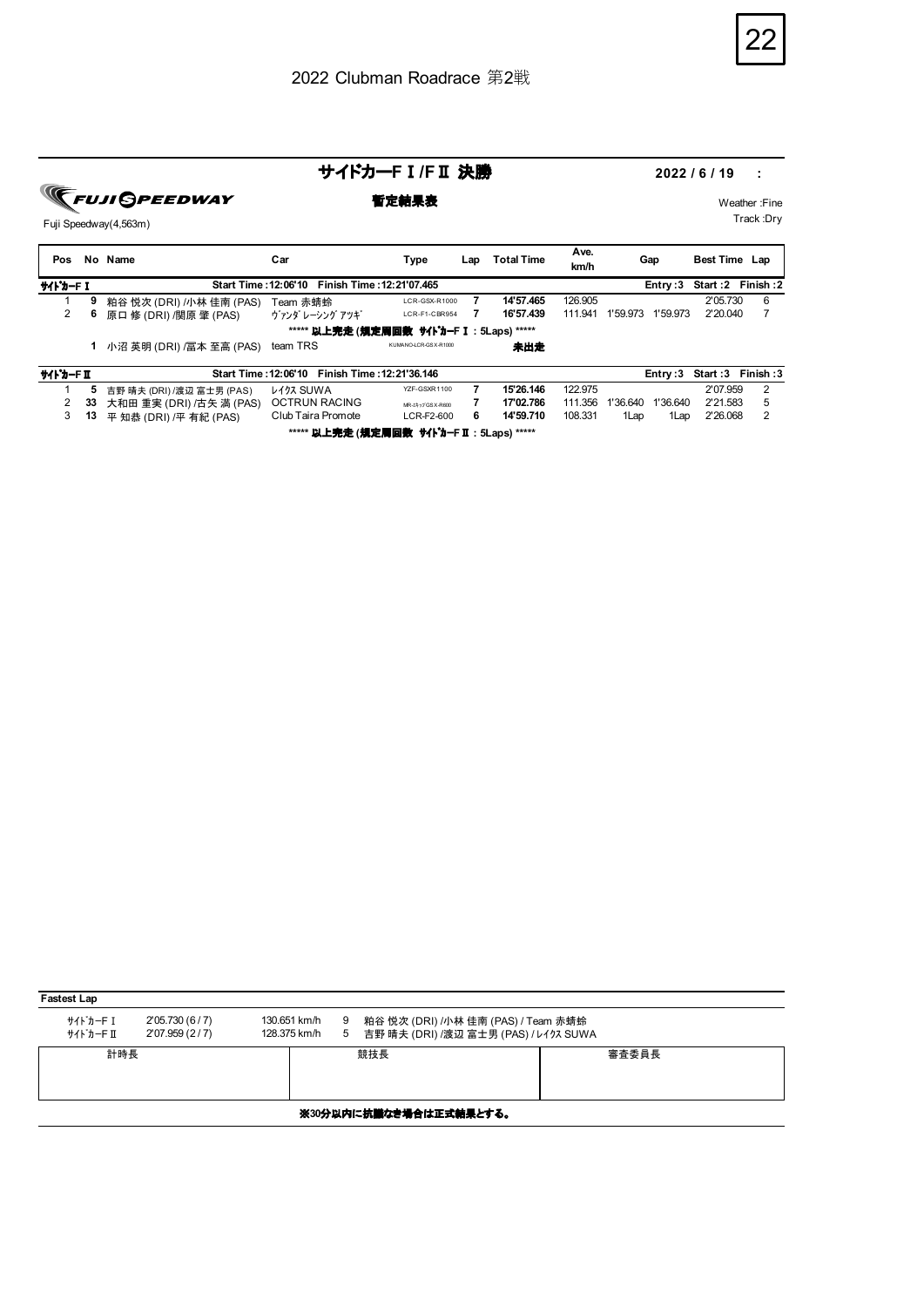### **GP125/NEO-250**・**A**・**B/2**&**4** 決勝 **2022 / 6 / 19 :**

**FUJI OPEE** 

Fuji Speedway(4,563m)

| Pos           | No | Name   | Car                   | Type                                              | Lap | <b>Total Time</b>         | Ave.<br>km/h | Gap      |         | Best Time Lap    |          |
|---------------|----|--------|-----------------------|---------------------------------------------------|-----|---------------------------|--------------|----------|---------|------------------|----------|
| GP125         |    |        |                       | <b>Start Time: 12:34'06</b>                       |     | Finish Time: 12:50'22.570 |              |          | Entry:7 | Start:7 Finish:7 |          |
|               | 13 | 石川武    | TEAM WIN-JACK         | <b>H-RS125R</b>                                   | 8   | 16'16.570                 | 133.447      |          |         | 2'00.381         |          |
| 2             | 15 | 鈴木 直樹  | GUST CLUB nao R&D     | <b>H-RS125R</b>                                   | 8   | 16'16.642                 | 133.437      | 0.072    | 0.072   | 2'00.155         | 8        |
| 3             | 10 | 荒川淳    | <b>RACING HORNET</b>  | <b>H-RS125R</b>                                   | 8   | 16'27.964                 | 131.908      | 11.394   | 11.322  | 2'01.316         |          |
| 4             | 5  | 大畑 信彦  | モトレポ&ハニービー ED3000     | H-NSF250R                                         | 8   | 16'33.416                 | 131.184      | 16.846   | 5.451   | 2'01.619         | 4        |
| 5             | 9  | 安平 明彦  | t∡ Racing             | $Y-TZ125$                                         | 8   | 17'02.011                 | 127.513      | 45.441   | 28.594  | 2'05.345         | 8        |
| 6             | 6  | 木村 一弘  | <b>RACING HORNET</b>  | <b>H-NSF250</b>                                   | 8   | 17'02.040                 | 127.510      | 45.470   | 0.029   | 2'06.033         | 2        |
| 7             | 11 | 越猪 友美子 | チーム☆マシンヘッド(ゆみば~気合で走る) | <b>H-RS125R</b>                                   | 8   | 17'25.226                 | 124.681      | 1'08.656 | 23.185  | 2'08.864         | 8        |
|               |    |        |                       | ***** <b>以上完走 (規定周回数 GP125 : 6Laps) *****</b>     |     |                           |              |          |         |                  |          |
| NEOプロダクション250 |    |        |                       | Start Time: 12:34'06    Finish Time: 12:51'50.410 |     |                           |              |          | Entry:7 | Start:7          | Finish:7 |
|               | 69 | 吉永 裕行  | MIDORIYA G-Racing     | H-CBR250RR                                        | 8   | 17'44.410                 | 122.434      |          |         | 2'11.234         | 5        |
| 2             | 45 | 久保降    | プライヘートレーシング&ハニービー     | H-CBR250RR                                        | 8   | 17'44.448                 | 122.430      | 0.038    | 0.038   | 2'11.300         |          |
| 3             | 80 | 牧野 貴博  | 整備部増締課                | CH-CBR250RR                                       | 8   | 17'45.420                 | 122.318      | 1.009    | 0.971   | 2'11.083         | 8        |
| 4             | 39 | 久保田 明紀 | チ-ム☆マシンヘット゛           | K-ZZR250RR                                        |     | 16'31.171                 | 114.908      | 1Lap     | 1Lap    | 2'17.654         | 2        |
| 5             | 92 | 清水 邦昭  | 太邦工業+HARU             | Y-YZF-R25                                         |     | 16'31.672                 | 114.850      | 1Lap     | 0.501   | 2'19.878         |          |
| 6             | 35 | 秋山 亮冶  | <b>リリカ AMENA</b>      | H-CBR250RR                                        | 7   | 16'32.616                 | 114.740      | 1Lap     | 0.944   | 2'19.103         | 5        |
|               | 34 | 矢野 慶一  | チ‐ム☆マシンヘット゛           | H-CBR250RR                                        |     | 16'48.065                 | 112.982      | 1Lap     | 15.448  | 2'21.232         | 6        |

**\*\*\*\*\*** 以上完走 **(**規定周回数 **NEO**プロダクション**250 : 6Laps) \*\*\*\*\***

| <b>NEO-A</b>                                  |  |          |                   | Start Time: 12:34'06    Finish Time: 12:50'44.829 |    |           |         |  |          | Entry:1 Start:1 Finish:1 |  |
|-----------------------------------------------|--|----------|-------------------|---------------------------------------------------|----|-----------|---------|--|----------|--------------------------|--|
|                                               |  | 32 小池 淳一 | プライベートレーシング&ハニービー | H-NSR250R                                         | -8 | 16'38.829 | 130.473 |  | 2'03.050 |                          |  |
| ***** <b>以上完走 (規定周回数 NEO-A : 6Laps) *****</b> |  |          |                   |                                                   |    |           |         |  |          |                          |  |

| NEO-B                                         |  |         |                            | <b>Start Time: 12:34'06</b> |  | Finish Time: 12:51'48.247 |         |        |        | Entry:3 Start:3 Finish:3 |  |  |
|-----------------------------------------------|--|---------|----------------------------|-----------------------------|--|---------------------------|---------|--------|--------|--------------------------|--|--|
|                                               |  | 22 立石数一 | DYNAMIC D.R. with AutoWins | H-VF400FC Dream号            |  | 17'42.247                 | 122.683 |        |        | 2'11.413                 |  |  |
|                                               |  | 久保 時彦   | Team Domani                | Y-YZF-R3                    |  | 18'11.511                 | 119.394 | 29.263 | 29.263 | 2'14.058                 |  |  |
|                                               |  | 60 望月修司 | 静岡スポーツライダース&望月太喜十朗         | KTM-RC390                   |  | 17'37.644                 | 107.686 | 1 Lan  | 1Lap   | 2'28.465                 |  |  |
| ***** <b>以上完走 (規定周回数 NEO-B : 6Laps) *****</b> |  |         |                            |                             |  |                           |         |        |        |                          |  |  |

| 2&4-クラブマントロフィー                                 |    |          |                  | Start Time: 12:34'06    Finish Time: 12:52'16.797 |   |           |         |       |          |          | Entry: 4 Start: 4 Finish: 3     |  |
|------------------------------------------------|----|----------|------------------|---------------------------------------------------|---|-----------|---------|-------|----------|----------|---------------------------------|--|
|                                                | 31 | 藤巻 光     | パワーパイプ レーシング     | H-CHEVALLER841                                    | 8 | 18'10.797 | 119.472 |       |          | 2'14.752 |                                 |  |
|                                                | 63 | 池野 史典    | NOGARO RACING    | PP-PNF                                            |   | 16'48.301 | 112.956 | 1Lap  | 1Lap     | 2'21.023 |                                 |  |
|                                                |    | 43 石川 裕司 | NOGARO RACING+PP | PP-PNX85                                          |   | 18'37.733 | 101.897 | 1Lap  | 1'49.432 | 2'31.963 |                                 |  |
| ***** 以上完走 (規定周回数 2&4-クラブマントロフィー: 6Laps) ***** |    |          |                  |                                                   |   |           |         |       |          |          |                                 |  |
|                                                | 30 | 中舘 宏道    | パワーパイプ レーシング     | PP-CR85                                           |   | 3'15.337  | 78.492  | 7Laps | 6Laps    |          | $\overline{\phantom{a}}$<br>. . |  |

| <b>Fastest Lap</b>                                         |                                                                                   |                                                                              |                            |                                                                                                                                     |       |  |  |  |
|------------------------------------------------------------|-----------------------------------------------------------------------------------|------------------------------------------------------------------------------|----------------------------|-------------------------------------------------------------------------------------------------------------------------------------|-------|--|--|--|
| GP125<br>NEOプロダクション250<br>NEO-A<br>NEO-B<br>2&4-クラブマントロフィー | 2'00.155(8/8)<br>2'11.083(8/8)<br>2'03.050(8/8)<br>2'11.413(2/8)<br>2'14.752(2/8) | 136.713 km/h<br>125.316 km/h<br>133.497 km/h<br>125,001 km/h<br>121.904 km/h | 15<br>80<br>32<br>22<br>31 | 鈴木 直樹 / GUST CLUB nao R&D<br>牧野 貴博 / 整備部増締課<br>小池 淳一 /プライベートレーシング&ハニービー<br>立石 数一 / DYNAMIC D.R. with AutoWins<br>藤巻 光 / パワーパイプレーシング |       |  |  |  |
| 計時長                                                        |                                                                                   |                                                                              | 競技長                        |                                                                                                                                     | 審査委員長 |  |  |  |
| ※30分以内に抗議なき場合は正式結果とする。                                     |                                                                                   |                                                                              |                            |                                                                                                                                     |       |  |  |  |



**暫定結果表** Weather :Fine

Track :Dry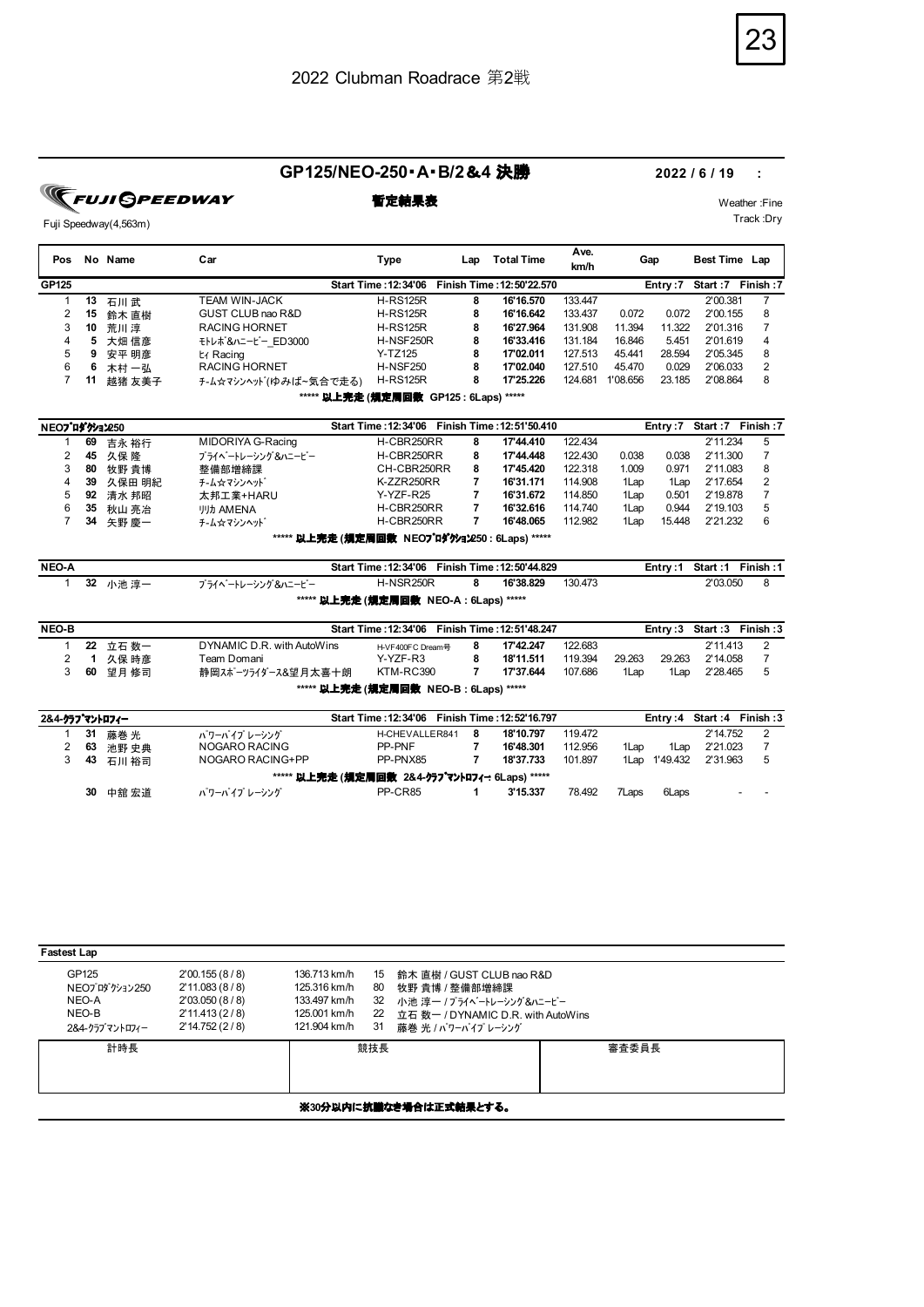# 24

Track :Dry

### **E**・**N**アンリミテッド**/P600** 決勝 **2022 / 6 / 19 :**

**TEUJI SPEEDWAY** 

### Fuji Speedway(4,563m)

| Pos             | No       | Name                         | Car                                  | Type                                      | Lap                       | <b>Total Time</b> | Ave.<br>km/h | Gap              |         | Best Time Lap                   |                |
|-----------------|----------|------------------------------|--------------------------------------|-------------------------------------------|---------------------------|-------------------|--------------|------------------|---------|---------------------------------|----------------|
| <b>Eアンリミテット</b> |          |                              |                                      | Start Time: 13:30'08                      | Finish Time: 13:42'40.036 |                   |              |                  |         | Entry:8 Start:8 Finish:7        |                |
|                 | 3        | 高原 昌幸                        | EISHINレーシング                          | Y-YZF-R1                                  | 7                         | 12'32.036         | 151.446      |                  |         | 1'46.270                        | 5              |
| 2               | 4        | 吉野 倫夫                        | RT.Remotion                          | Y-YZF-R1                                  | 7                         | 12'58.642         | 146.271      | 26.606           | 26.606  | 1'49.808                        | $\overline{2}$ |
| 3               | 2        | 蔵本 勝美                        | プライベートレーシング☆TSK                      | Y-YZF-R1                                  | 7                         | 13'07.789         | 144.573      | 35.753           | 9.146   | 1'50.521                        | 5              |
| 4               | 51       | 水津 英彦                        | Team PRIZE                           | <b>BMW-S1000RR</b>                        | 7                         | 13'14.876         | 143.284      | 42.839           | 7.086   | 1'51.170                        | 5              |
| 5               | 31       | 佐藤 潤                         | +-∆RSh\$17&RF.Team Jun               | Y-YZF-R1                                  | 7                         | 13'18.748         | 142.590      | 46.712           | 3.872   | 1'51.655                        | 7              |
| 6               | 40       | 小松 保範                        | レイクス SUWA                            | S-GSX-R1000                               | 7                         | 13'28.974         | 140.787      | 56.938           | 10.225  | 1'53.143                        | 4              |
| 7               | 5        | 飯倉 利行                        | レーシングチーム スウィング                       | H-CBR1000RR                               | 7                         | 13'42.044         | 138.549      | 1'10.008         | 13.070  | 1'55.296                        | 4              |
|                 |          |                              |                                      | ***** 以上完走 (規定周回数 E7ンJミテット・: 5Laps) ***** |                           |                   |              |                  |         |                                 |                |
|                 | 10       | 吉岡 俊也                        | <b>リリカ AMENA</b>                     | $K-ZX-10R$                                | 1                         | 2'00.951          | 126.765      | 6Laps            | 6Laps   |                                 |                |
| Nアンリミテット        |          |                              |                                      | Start Time: 13:30'08                      | Finish Time: 13:42'53.684 |                   |              |                  |         | 11: Entry: 12 Start: 11 Finish: |                |
|                 | 88       |                              | Leon & RGTT Racing                   | Y-YZF-R1M                                 | 7                         | 12'45.684         | 148.747      |                  |         | 1'47.449                        | $\overline{7}$ |
| 2               | 18       | 鎌田 淳                         | M.T.BOMBER                           |                                           | 7                         | 12'46.420         | 148.604      | 0.736            | 0.736   | 1'47.416                        | 6              |
| 3               | 26       | Thierry Leung                | M.T.BOMBER                           | DUCATI-Panigale V4R<br><b>BMW-S1000RR</b> | 7                         | 13'01.689         | 145.701      | 16.004           | 15.268  | 1'49.923                        | 6              |
| 4               | 69       | 川瀬 信義                        |                                      | KTM-RC8R                                  | 7                         | 13'02.460         | 145.558      | 16.775           | 0.770   | 1'49.382                        | 7              |
| 5               | 20       | 野本 修<br><b>JOHN SHANLEY</b>  | ペンタグラム+ミシュラン<br><b>TEAM SHAMROCK</b> | <b>BMW-S1000RR</b>                        | 7                         | 13'03.983         | 145.275      | 18.298           | 1.523   | 1'49.505                        | 4              |
|                 |          |                              |                                      | Y-YZF-R1                                  | 7                         | 13'08.585         | 144.427      |                  | 4.602   | 1'49.246                        | 7              |
| 6               | 73<br>11 | 秋山 義見                        | YSP富士吉田 and RC箱根                     | $K-ZX10-RR$                               | 7                         | 13'16.211         | 143.044      | 22.901<br>30.526 | 7.625   | 1'51.758                        | 7              |
| 8               | 59       | 大畑 光弘                        | 大富士レーシング<br>M.T.BOMBER               | S-GSX-R1000                               | 7                         | 13'17.681         | 142.780      | 31.996           | 1.469   | 1'51.962                        | $\overline{2}$ |
| 9               | 52       | 久保田 翔                        |                                      | S-GSX-R1000R                              | 7                         | 13'39.183         | 139.033      | 53.498           | 21.502  | 1'53.550                        | 7              |
| 10              | 71       | 山田 芳照<br><b>PAUL TIMMONS</b> | 大富士レーシング<br><b>FREEDOM Racing</b>    | Y-YZF-R1                                  | 7                         | 13'39.446         | 138.988      | 53.762           | 0.263   | 1'54.202                        | $\overline{7}$ |
| 11              | 12       |                              | レーシングチーム スウィング                       | $K-ZX-10R$                                | 6                         | 12'14.550         | 132.689      | 1Lap             | 1Lap    | 1'52.136                        | 4              |
|                 |          | 佐々木 光男                       |                                      |                                           |                           |                   |              |                  |         |                                 |                |
|                 |          |                              |                                      | ***** 以上完走 (規定周回数 N7ンJミテット : 5Laps) ***** |                           |                   |              |                  |         |                                 |                |
|                 | 38       | 宮 紀雄                         | <b>FREEDOM Racing</b>                | S-GSX-R1000R                              |                           |                   |              |                  |         |                                 |                |
| P600            |          |                              |                                      | Start Time: 13:30'08                      | Finish Time: 13:43'10.206 |                   |              |                  | Entry:1 | Start:1                         | Finish:1       |
|                 | 64       | 瀧井 正明                        | チーム モトスポーツ                           | Y-YZF-R6                                  | 6                         | 13'02.206         | 124.605      |                  |         | 2'08.530                        | 5              |
|                 |          |                              |                                      | ***** 以上完走 (規定周回数 P600 : 4Laps) *****     |                           |                   |              |                  |         |                                 |                |

| <b>Fastest Lap</b>                  |                                                    |                                              |               |                                                                         |       |  |  |  |  |  |  |
|-------------------------------------|----------------------------------------------------|----------------------------------------------|---------------|-------------------------------------------------------------------------|-------|--|--|--|--|--|--|
| Eアンリミテット<br><b>Nアンリミテット</b><br>P600 | 1'46.270(5/7)<br>1'47.416 (6 / 7)<br>2'08.530(5/6) | 154.576 km/h<br>152.927 km/h<br>127.805 km/h | 3<br>18<br>64 | 高原 昌幸 / EISHINレーシング<br>Thierry Leung / M.T.BOMBER<br>瀧井 正明 / チーム モトスポーツ |       |  |  |  |  |  |  |
| *赤旗によるレースやり直し                       |                                                    |                                              |               |                                                                         |       |  |  |  |  |  |  |
| 計時長                                 |                                                    |                                              | 競技長           |                                                                         | 審査委員長 |  |  |  |  |  |  |
|                                     | ※30分以内に抗議なき場合は正式結果とする。                             |                                              |               |                                                                         |       |  |  |  |  |  |  |

**暫定結果表** Weather :Fine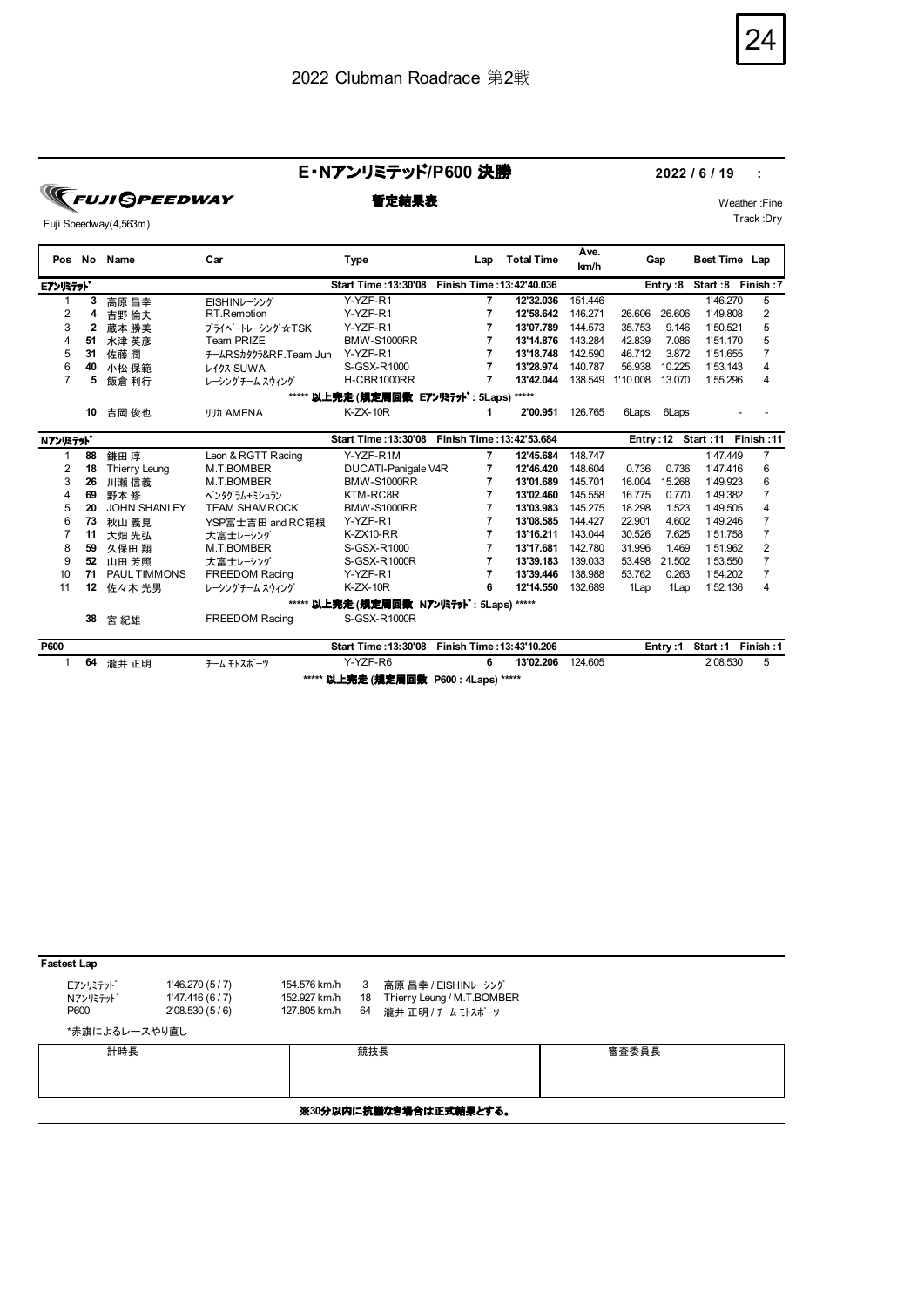25

**COTT-125**・**90**・**50** 決勝 **2022 / 6 / 19 :** 

**Ave.**

**FUJI GPEEDWAY** 

**暫定結果表** Weather :Fine Track :Dry

**Pos No Name Car Type Lap** Fuji Speedway(4,563m)

| Pos             |    | No Name | Car                |                                                 | Lap | <b>Total Time</b>         | <b>AVC.</b><br>km/h |          | Gap     | Best Time Lap    |           |
|-----------------|----|---------|--------------------|-------------------------------------------------|-----|---------------------------|---------------------|----------|---------|------------------|-----------|
| <b>COTT-125</b> |    |         |                    | <b>Start Time: 13:56'19</b>                     |     | Finish Time: 14:08'24.965 |                     |          | Entry:8 | Start:8 Finish:8 |           |
| 1               | 6  | 有澤 弘幸   | チーム クリモト           | H-CR125RD                                       | 5   | 12'05.965                 | 111.630             |          |         | 2'21.890         | 3         |
| 2               | 94 | 田中 一宏   | 厚木ハイスピード           | H-RS125RW                                       | 5   | 12'13.231                 | 110.524             | 7.266    | 7.266   | 2'23.826         | 3         |
| 3               | 22 | 田口 勝雄   | チーム永楽              | <b>H-MT125R</b>                                 | 5   | 12'32.104                 | 107.750             | 26.138   | 18.872  | 2'26.699         | 3         |
| 4               | 48 | 平石 文謙   | 静岡スポーツライダース&望月太喜十朗 | H-CB125JX                                       | 5   | 12'34.363                 | 107.428             | 28.397   | 2.258   | 2'27.388         | 3         |
| 5               | 73 | 浜 元司    | チーム ヒロ&パールイズミ      | <b>H-MTR125</b>                                 | 5   | 12'55.970                 | 104.436             | 50.004   | 21.607  | 2'30.817         | 4         |
| 6               | 4  | 川島 福司   | チーム クリモト           | <b>Y-TA125</b>                                  | 5   | 13'06.998                 | 102.973             | 1'01.032 | 11.027  | 2'34.537         | 5         |
|                 | 40 | 松原 孝範   | TEAM RISING        | <b>Y-TA125</b>                                  | 3   | 7'28.943                  | 107.332             | 2Laps    | 2Laps   | 2'25.977         | 3         |
| 8               | 31 | 斉藤 博    | 静岡スポーツライダース&望月太喜十朗 | K-KH125                                         | 3   | 7'38.829                  | 105.019             | 2Laps    | 9.886   | 2'29.494         | 2         |
|                 |    |         |                    | ***** 以上完走 (规定周回数 COTT-125: 3Laps) *****        |     |                           |                     |          |         |                  |           |
| COTT-90         |    |         |                    | Start Time: 13:56'19                            |     | Finish Time: 14:10'00.086 |                     |          | Entry:5 | Start:3          | Finish :2 |
|                 | 9  | 秋山 富治   | チーム クリモト           | Y-HT90                                          | 5   | 13'41.086                 | 98.698              |          |         | 2'39.777         | 2         |
| 2               | 35 | 奥津 靖良   | 日大&明治MCC           | Y-YZ80                                          | 4   | 12'10.778                 | 88.416              | 1Lap     | 1Lap    | 2'59.442         | 2         |
|                 |    |         |                    | ***** <b>以上完走 (規定周回数 COTT-90 : 3Laps) *****</b> |     |                           |                     |          |         |                  |           |
|                 | 26 | 尾崎 則之   | パワーパイプ レーシング       | H-CR80                                          | 0   |                           |                     |          |         |                  |           |
|                 | 58 | 田島 保夫   | チーム 永楽             | H-MB8                                           |     |                           |                     |          |         |                  |           |
|                 | 78 | 佐野 唱司   | 大富士レーシング           | <b>Y-HT90</b>                                   |     |                           |                     |          |         |                  |           |

| COTT-50 |          |       | <b>Start Time: 13:56'19</b>              | Finish Time : 14:09'13.157 |        |      |      |          | Entry: 2 Start: 2 Finish: 2 |
|---------|----------|-------|------------------------------------------|----------------------------|--------|------|------|----------|-----------------------------|
|         | 2 小林 哲志  | チーム永楽 | S-AC50                                   | 12'54.157                  | 83.462 |      |      | 3'06.320 |                             |
|         | 55 小川宗一郎 | チーム永楽 | $S-AC50$                                 | 14'32.260                  | 55.243 | 1Lap | 1Lap | 4'33.379 |                             |
|         |          |       | ***** 以上完走 (規定周回数 COTT-50 : 3Laps) ***** |                            |        |      |      |          |                             |

| <b>Fastest Lap</b>             |                                                  |                                             |             |                                                       |       |  |  |  |  |  |
|--------------------------------|--------------------------------------------------|---------------------------------------------|-------------|-------------------------------------------------------|-------|--|--|--|--|--|
| COTT-125<br>COTT-90<br>COTT-50 | 2'21.890(3/5)<br>2'39.777 (2/5)<br>3'06.320(3/4) | 115.771 km/h<br>102.811 km/h<br>88.164 km/h | 6<br>9<br>2 | 有澤 弘幸 / チーム クリモト<br>秋山 富治 / チーム クリモト<br>小林哲志 / チーム 永楽 |       |  |  |  |  |  |
| 計時長                            |                                                  |                                             |             | 競技長                                                   | 審査委員長 |  |  |  |  |  |
| ※30分以内に抗議なき場合は正式結果とする。         |                                                  |                                             |             |                                                       |       |  |  |  |  |  |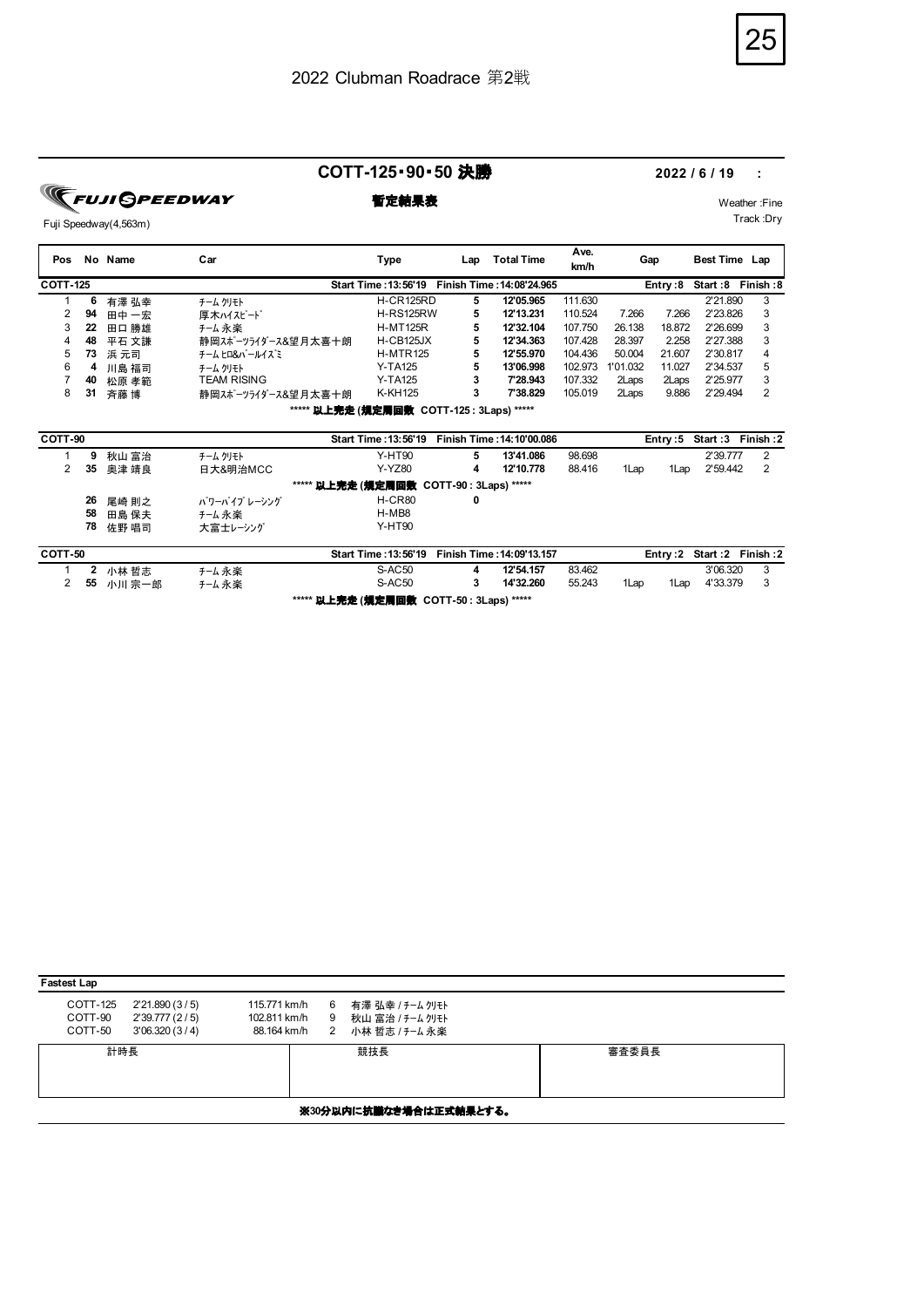## オーバー**40-**レジェンド**/CSSC-OPEN** 決勝 **2022 / 6 / 19 :**

**FUJI SPEEDWAY** 

# Fuji Speedway(4,563m)

**暫定結果表** Weather :Fine Track :Dry

| Pos              | No. | Name                | Team                  | Type                                                | Lap | <b>Total Time</b>         | Ave.<br>km/h | Gap      |          | Best Time Lap |           |
|------------------|-----|---------------------|-----------------------|-----------------------------------------------------|-----|---------------------------|--------------|----------|----------|---------------|-----------|
| OV40-LEGEND      |     |                     |                       | Start Time : 15:54'58                               |     | Finish Time: 16:06'25.390 |              |          | Entry :9 | Start :8      | Finish :8 |
|                  | 9   | 佐藤 芳樹               | Uncle's Star          | <b>BMW-S1000RR</b>                                  | 6   | 11'27.390                 | 141.792      |          |          | 1'52.380      | 2         |
|                  | 56  | 林 勝輝                | 皆様!FD様!感謝!!           | DUCATI-998R                                         | 6   | 11'27.416                 | 141.786      | 0.026    | 0.026    | 1'52.355      | 6         |
| 3                | 29  | 霧生 晴彦               | チ−ム☆マシンヘット゛           | DUCATI-Panigale V4S                                 | 6   | 11'28.612                 | 141.540      | 1.221    | 1.195    | 1'52.436      | 3         |
| 4                | 71  | <b>PAUL TIMMONS</b> | <b>FREEDOM Racing</b> | Y-YZF-R1                                            | 6   | 11'39.342                 | 139.369      | 11.952   | 10.730   | 1'53.568      | 5         |
| 5                | 92  | 清水 邦昭               | 太邦工業+HARU             | H-CBR1000RR                                         | 6   | 11'53.809                 | 136.544      | 26.418   | 14.466   | 1'56.034      | 3         |
| 6                | 140 | 多田 喜代一              | moto-joy&OVER         | $K-Z-1$                                             | 6   | 12'02.677                 | 134.868      | 35.286   | 8.868    | 1'58.500      | 3         |
|                  | 72  | 安西 桑一               | チームRSカタクラ&RF.Team Jun | Y-YZF-R1                                            | 6   | 12'02.694                 | 134.865      | 35.303   | 0.017    | 1'58.221      | 5         |
| 8                | 78  | 田中 勇多               | RS飯田学園                | $Y-MT-09$                                           | 6   | 12'32.796                 | 129.472      | 1'05.405 | 30.101   | 2'02.703      | 2         |
|                  |     |                     |                       | ***** <b>以上完走 (規定周回数 OV40-LEGEND : 4Laps) *****</b> |     |                           |              |          |          |               |           |
|                  | 38  | 宮 紀雄                | <b>FREEDOM Racing</b> | S-GSX-R1000R                                        |     |                           |              |          |          |               |           |
| <b>CSSC-OPEN</b> |     |                     |                       | <b>Start Time: 15:54'58</b>                         |     | Finish Time: 16:08'40.106 |              |          | Entry:1  | Start: 1      | Finish:1  |
|                  | 69  | 北林 吾夫               | El Mirage             | <b>HD-XL883</b>                                     | 5   | 13'42.106                 | 98.576       |          |          | 2'41.825      | 2         |
|                  |     |                     |                       | ***** <b>以上完走 (規定周回数 CSSC-OPEN : 3Laps) *****</b>   |     |                           |              |          |          |               |           |

| <b>Fastest Lap</b>       |                                 |              |                                                          |       |  |  |  |  |  |  |
|--------------------------|---------------------------------|--------------|----------------------------------------------------------|-------|--|--|--|--|--|--|
| OV40-LEGEND<br>CSSC-OPEN | 1'52.355(6/6)<br>2'41.825 (2/5) | 146.204 km/h | 56 林勝輝 / 皆様!FD様!感謝!!<br>101.510 km/h 69 北林吾夫 / El Mirage |       |  |  |  |  |  |  |
| 計時長                      |                                 |              | 競技長                                                      | 審査委員長 |  |  |  |  |  |  |